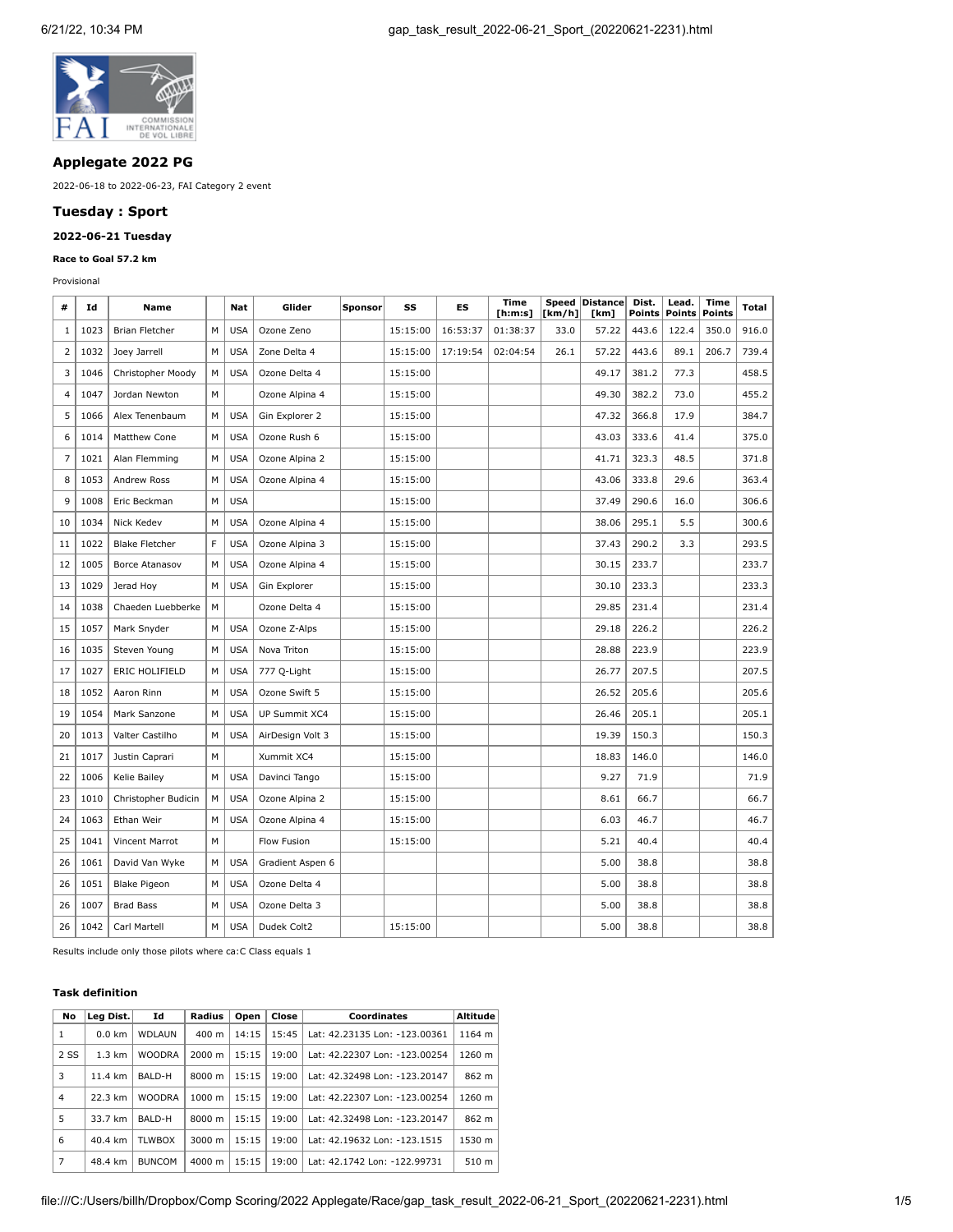|   | No Lea Dist.            | Id | Radius   Open   Close |  | Coordinates                                                    | Altitude |
|---|-------------------------|----|-----------------------|--|----------------------------------------------------------------|----------|
|   | 8 ES   55.6 km   MULELZ |    |                       |  | 2000 m   15:15   19:00   Lat: 42.09371 Lon: -123.09776   534 m |          |
| 9 | 57.2 km   MULELZ        |    |                       |  | 400 m   15:15   19:00   Lat: 42.09371 Lon: -123.09776          | 534 m    |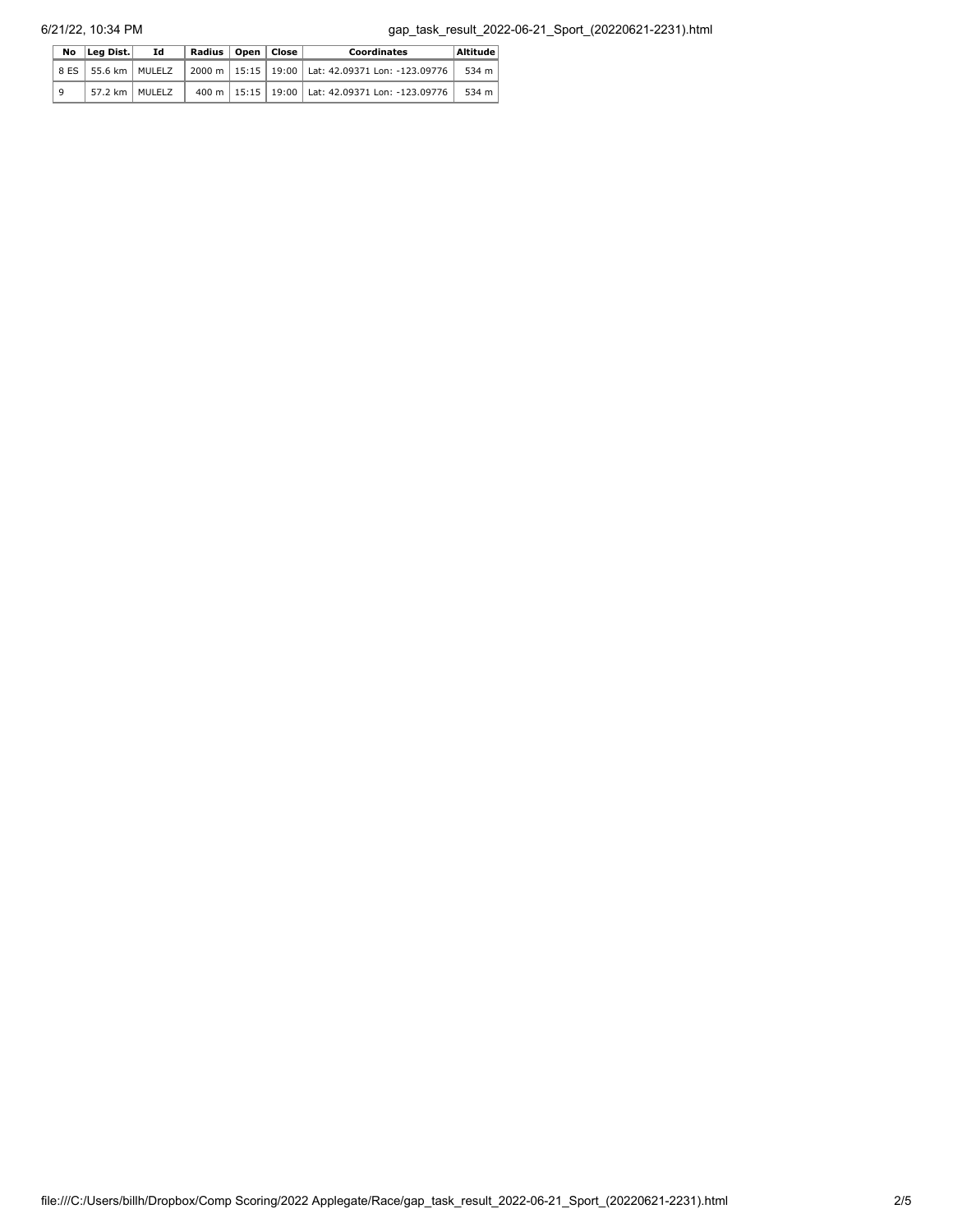### **Pilots not yet processed (NYP)**

| Id   | Name            |  |  |  |  |
|------|-----------------|--|--|--|--|
| 1036 | Pamela Kinnaird |  |  |  |  |
| 1037 | Nicholas Fulmor |  |  |  |  |
| 1059 | Tim Taylor      |  |  |  |  |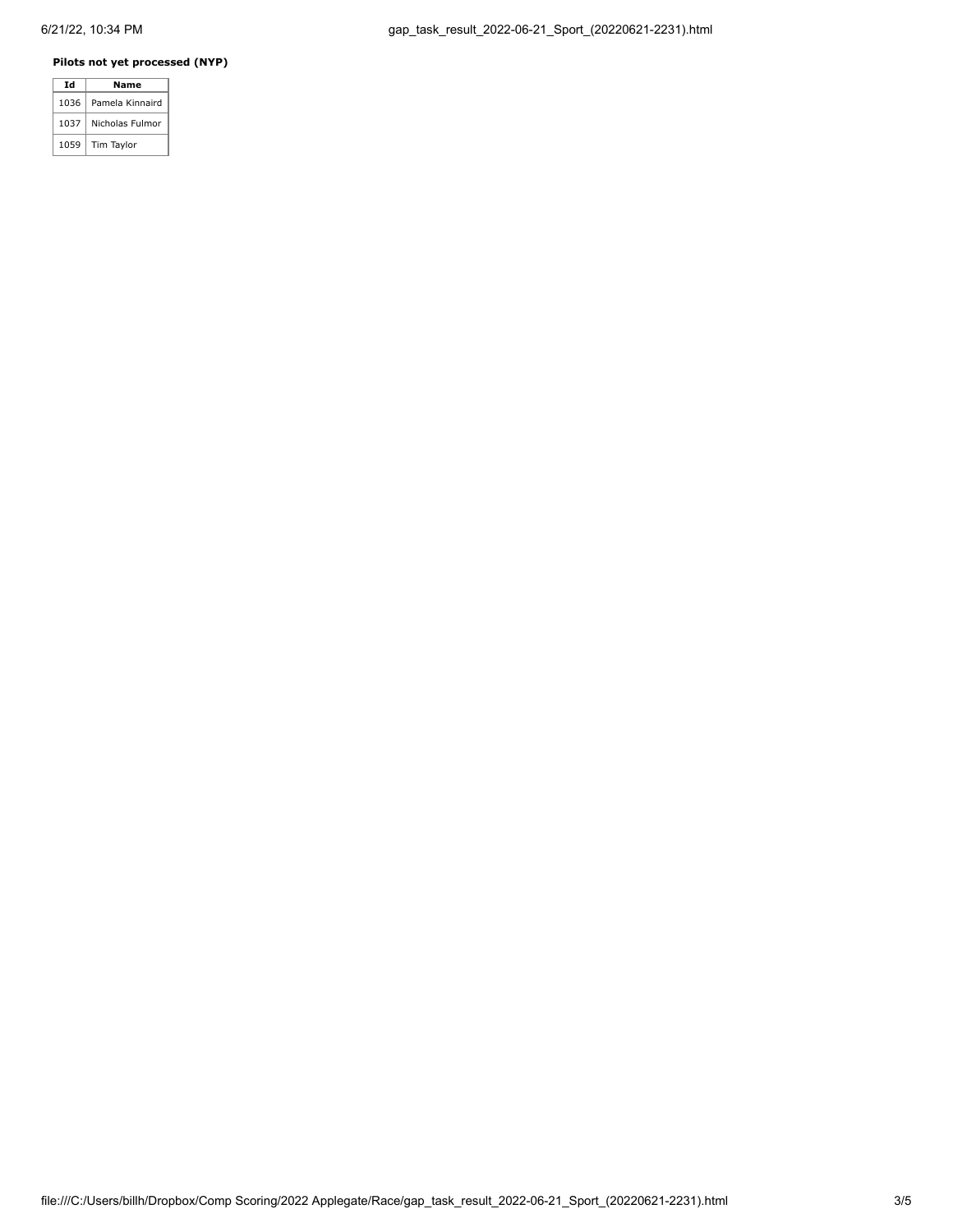### **Task statistics**

| param                           | value                     |
|---------------------------------|---------------------------|
| ss_distance                     | 54.314                    |
| task_distance                   | 57.217                    |
| launch_to_ess_distance          | 55.616                    |
| no_of_pilots_present            | 60                        |
| no_of_pilots_flying             | 60                        |
| no_of_pilots_lo                 | 37                        |
| no_of_pilots_reaching_nom_dist  | 0                         |
| no_of_pilots_reaching_es        | 23                        |
| no_of_pilots_reaching_goal      | 23                        |
| sum_flown_distance              | 2269.747                  |
| best_dist                       | 57.217                    |
| best_time                       | 1.6122                    |
| worst_time                      | 2.5028                    |
| qnh_setting                     | 1013.25                   |
| no_of_pilots_in_competition     | 63                        |
| no_of_pilots_landed_before_stop | 0                         |
| sum_dist_over_min               | 1994.544                  |
| sum_real_dist_over_min          | 1994.544                  |
| sum_flown_distances             | 2269.747                  |
| best_real_dist                  | 57.217                    |
| last_finisher_start_time        | 2022-06-21T15:15:00-07:00 |
| last_start_time                 | 2022-06-21T15:15:00-07:00 |
| first_start_time                | 2022-06-21T15:15:00-07:00 |
| first_finish_time               | 2022-06-21T16:51:44-07:00 |
| max_time_to_get_time_points     | 2.882                     |
| goalratio                       | 0.3833                    |
| arrival_weight                  | 0                         |
| departure_weight                | 0                         |
| leading_weight                  | 0.162                     |
| time_weight                     | 0.3793                    |
| distance_weight                 | 0.4587                    |
| smallest_leading_coefficient    | 1.0783                    |
| available_points_distance       | 443.557                   |
| available_points_time           | 366.8323                  |
| available_points_departure      | 0                         |
| available_points_leading        | 156.6624                  |
| available_points_arrival        | 0                         |
| time_validity                   | 1                         |
| launch_validity                 | 1                         |
| distance_validity               | 0.9671                    |
| stop_validity                   | 1                         |
| day_quality                     | 0.9671                    |
| ftv_day_validity                | 0.9555                    |
| time_points_stop_correction     | 0                         |
|                                 |                           |

#### **Scoring formula settings**

| param      | value   |
|------------|---------|
| id         | GAP2021 |
| min dist   |         |
| nom dist   | 60      |
| nom time   | 1.5     |
| nom launch | 0.96    |